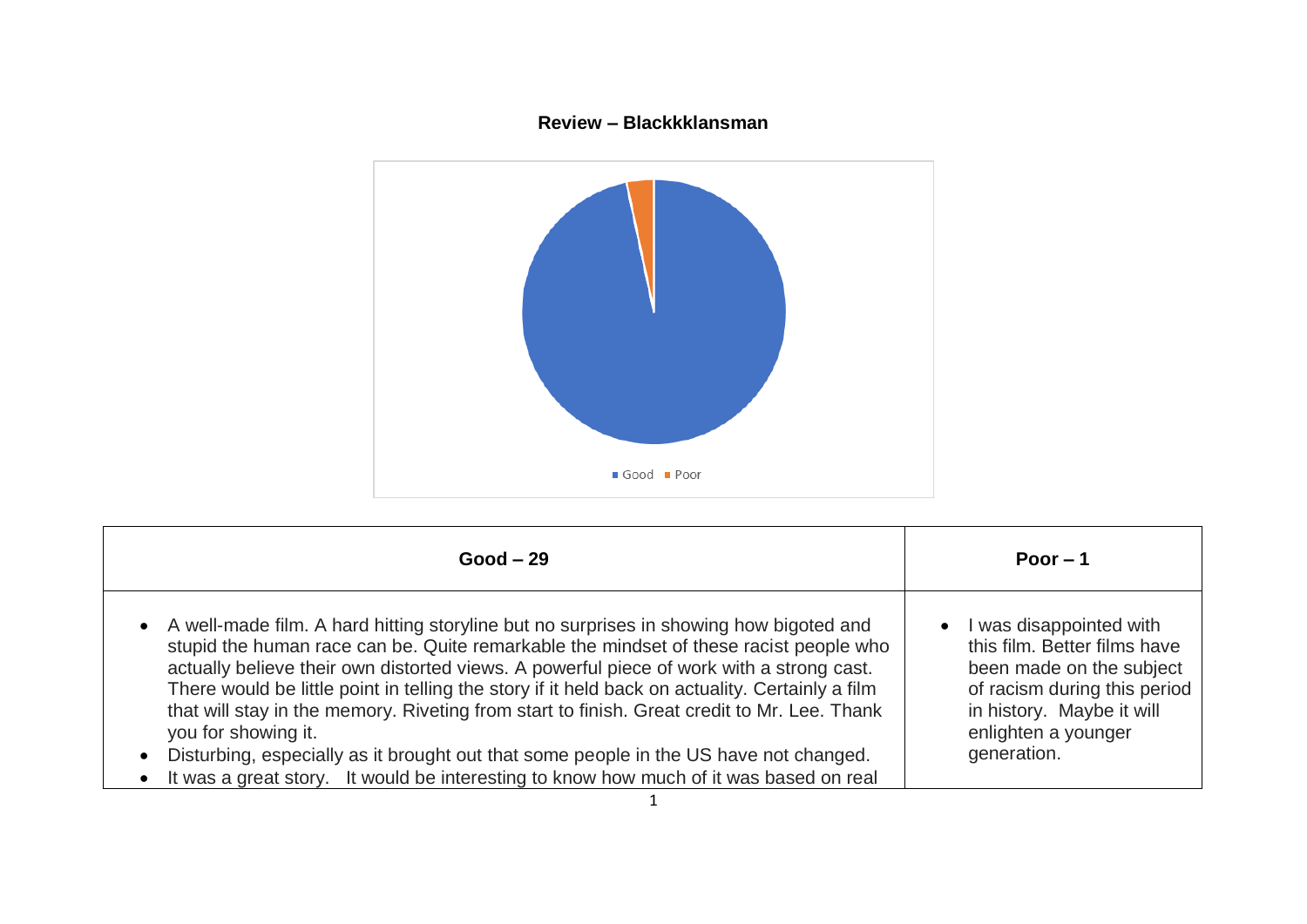|           | events and how much was 'sexing it up' to make it a really exciting movie.<br>To my relief it turned out not to be as violent as racial films often are. I still find it |  |
|-----------|--------------------------------------------------------------------------------------------------------------------------------------------------------------------------|--|
|           | shocking the appalling extent of racial hatred that existed in the US back then (and even                                                                                |  |
|           | now) and that the events actually happened later than depicted, in 1978. The 70's set                                                                                    |  |
|           | dressing including the cars, fashion, music, humour, all added to making it an evocative                                                                                 |  |
|           | and thought provoking film.                                                                                                                                              |  |
|           | A powerful political film, but with dark humour. The excerpts from the Birth of a Nation                                                                                 |  |
|           | and Gone with the Wind were awful in their attitude to Black people and the terrifying                                                                                   |  |
|           | footage at the end shows how little has changed since the 70's. Enjoyed it very much.                                                                                    |  |
|           | A powerful, effective reminder of the racism that is still present in America. Great piece                                                                               |  |
|           | of work.                                                                                                                                                                 |  |
|           | Good and also powerful.                                                                                                                                                  |  |
|           | Would like to mark it higher, we both loved it. 2 hours never passed so quickly. Full of                                                                                 |  |
|           | insight without being overdramatic. The final sequence of real footage clips made a                                                                                      |  |
|           | scary comment on Trump's America today. Excellent selection by programming                                                                                               |  |
|           | committee.                                                                                                                                                               |  |
|           | Definitely good. An excellent film in every respect, up there with 3 Billboards.                                                                                         |  |
|           | Thought provoking with what is happening in this country these days.                                                                                                     |  |
|           | I wonder if the low turnout was because people had already seen it. It had a high                                                                                        |  |
|           | profile with Oscar nominations and we would have seen it if we hadn't missed the                                                                                         |  |
|           | cinema dates. The other thing is, the length of film might have put people off. I find a                                                                                 |  |
|           | film over two hours is just too long!                                                                                                                                    |  |
|           | Very good film will cause a lot of food for thought.                                                                                                                     |  |
|           | I thought it was brilliant – one of the best films the club has shown. Especially liked                                                                                  |  |
|           | Adam Driver. Great choice!                                                                                                                                               |  |
|           | Thought Blackkklansman very good, thanks.                                                                                                                                |  |
| $\bullet$ | Very good.                                                                                                                                                               |  |
|           | Excellent - 3 of us were not looking forward to it but found it a very gripping, thought                                                                                 |  |
|           | provoking film. How soon we forget even recent events.                                                                                                                   |  |
|           |                                                                                                                                                                          |  |
|           | • I thought this film was really powerful and thought provoking- particularly the real life                                                                              |  |